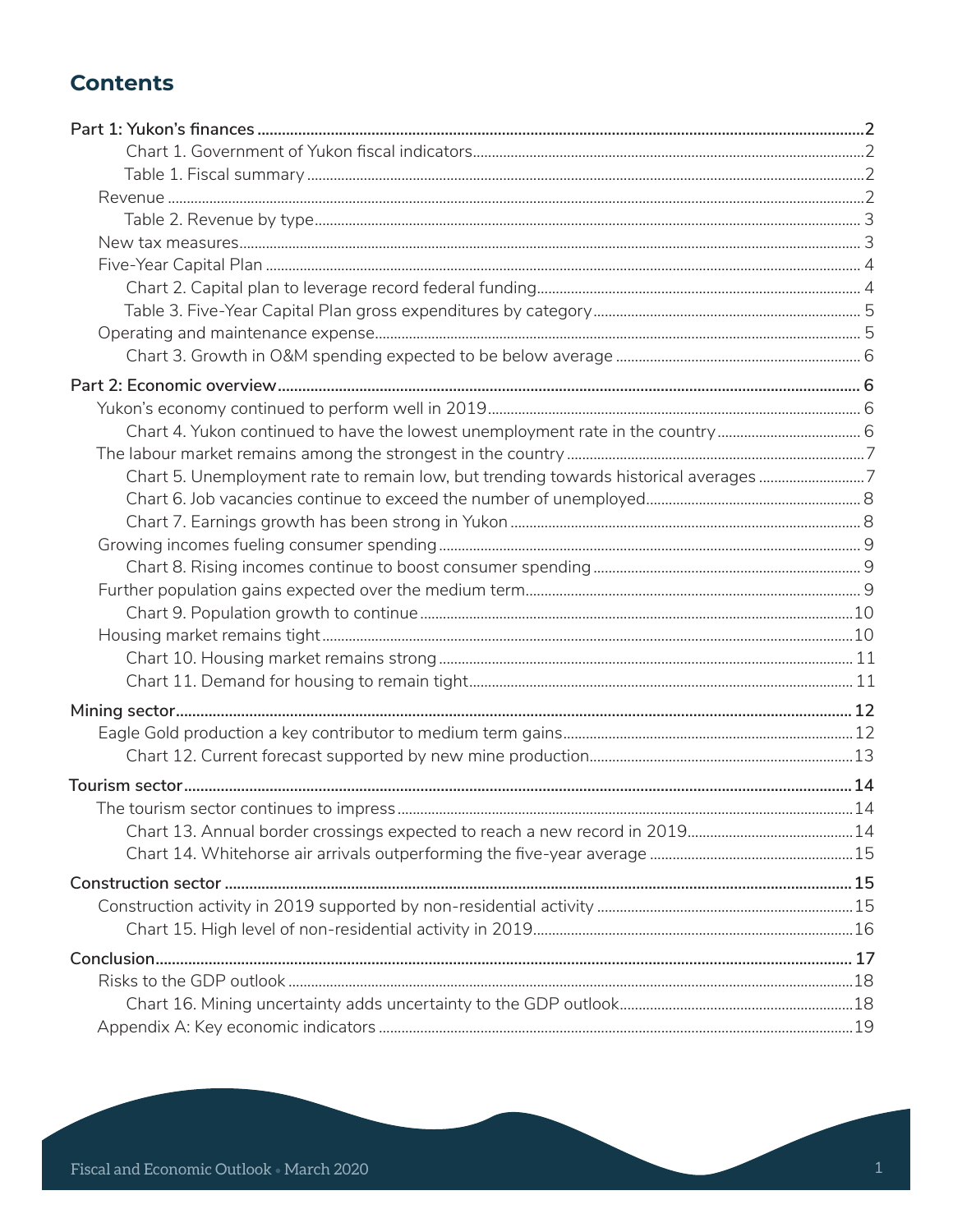# **Part 1: Yukon's finances**

The 2020–21 Budget presents a fiscally responsible plan for meeting the challenges of robust demographic and economic growth in the territory. As Yukon returns to surplus in 2020–21, as promised, we must ensure long-term financial responsibility and sustainability to keep paying for the services and programs Yukoners depend on. It's essential to maximize every tax dollar, from all sources, and work with other governments and the private sector to keep building a future for Yukoners.

### **Chart 1. Government of Yukon fiscal indicators**

*Expenditures and revenues (\$billions)1*



*Source: Department of Finance*

#### **Table 1. Fiscal summary**

| (All figures in millions of dollars) | 2019-20<br>Main<br><b>Estimates</b> | 2019-20<br>Supplementary<br>Estimates #2 | 2020-21<br>Main<br><b>Estimates</b> | $2021 - 22$<br>Plan | $2022 - 23$<br>Plan |  |  |  |
|--------------------------------------|-------------------------------------|------------------------------------------|-------------------------------------|---------------------|---------------------|--|--|--|
| Revenue                              | 1,251.1                             | 1.250.6                                  | 1,307.2                             | 1.346.6             | 1,383.5             |  |  |  |
| Expense                              | (1,325.3)                           | (1, 377.4)                               | (1,405.9)                           | (1,443.6)           | (1,516.1)           |  |  |  |
| Accounting adjustments               | 68.2                                | 108.2                                    | 102.7                               | 101.9               | 137.8               |  |  |  |
| Surplus/Deficit                      | (5.9)                               | (18.6)                                   | 4.1                                 | 4.9                 | 5.2                 |  |  |  |
| Other key metrics                    |                                     |                                          |                                     |                     |                     |  |  |  |
| Net debt (end of year)               | 57.9                                | 60.8                                     | 81.5                                | 112.2               | 181.5               |  |  |  |

*Source: Department of Finance*

### **Revenue**

Total government revenue is forecast to be \$1.3 billion in 2020–21. This marks an increase of 4.5 per cent or \$56 million from the 2019–20 Main Estimates. Revenues are expected to rise to \$1.4 billion in 2022–23, growing by an average annual rate of 2.9 per cent.

<sup>1.</sup> Total revenue in Chart 1 includes capital and operating recoveries. This differs from the presentation in Table 1, where recoveries are netted out of expenses, and where revenues do not include recoveries. To align with presentation in Yukon Public Accounts, revenues are netted out of Yukon Housing Corporation's gross expenditures, as opposed to being presented in total revenues and recoveries.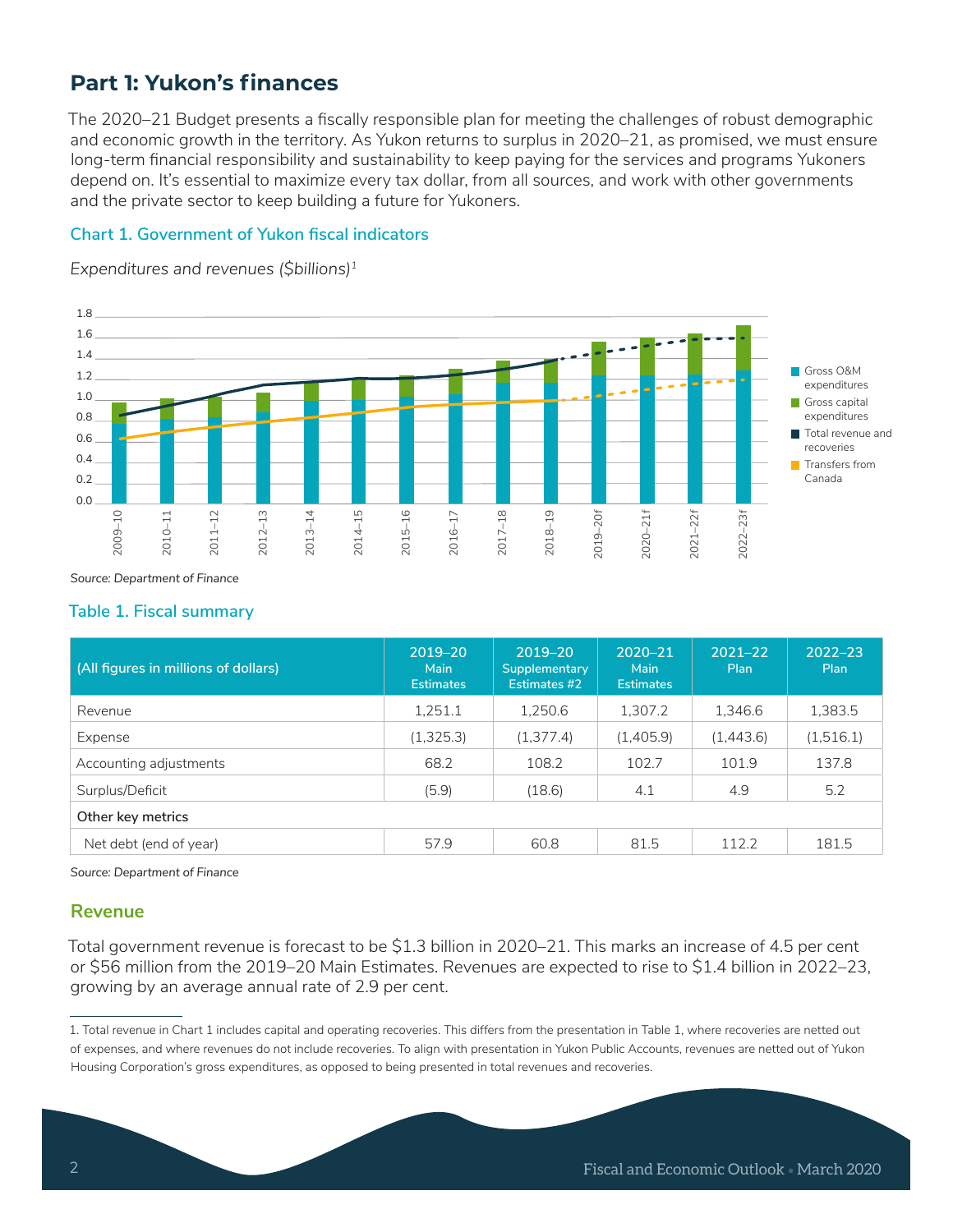Growth is primarily driven by an increase in federal transfers, which account for 85 per cent of territorial revenues, of which Territorial Formula Financing (TFF) makes up the bulk. Federal transfers are projected to grow by 5.5 per cent in 2020–21 to \$1.1 billion before rising to \$1.2 billion in 2022–23.

Yukon's strong economy and tight labour market continue to boost household income. This is leading to a rise in personal income taxes, which are projected to grow by 7.2 per cent in 2020–21 to \$80.3 million. Corporate income taxes (CIT) are expected to drop off after two consecutive years of stronger than expected growth. CIT revenues are projected to fall to \$13.7 million in 2020–21, in part because of the reduction of the small business tax to zero. This is partly offset by an increase in insurance premium tax revenues. CIT revenues in the forecast climb back to \$17.7 million by 2022–23.

Yukoners continue to enjoy one of the most favourable tax regimes in Canada. Unlike in other regions of the country, Yukon does not have territorial sales or payroll taxes, nor do Yukoners pay health care fees. Fuel taxes are lower than in any other province or territory and personal income taxes make up a smaller share of household income than in almost every other jurisdiction.

| (All figures in millions of dollars) | 2019-20<br>Main<br><b>Estimates</b> | 2019-20<br>Supplementary<br>Estimates #2 | 2020-21<br>Main<br><b>Estimates</b> | $2021 - 22$<br>Plan | $2022 - 23$<br>Plan |
|--------------------------------------|-------------------------------------|------------------------------------------|-------------------------------------|---------------------|---------------------|
| Income taxes                         | 89.8                                | 95.9                                     | 94.0                                | 98.2                | 102.0               |
| Property tax                         | 5.9                                 | 5.9                                      | 6.0                                 | 6.6                 | 7.0                 |
| Fuel oil tax                         | 9.1                                 | 9.1                                      | 9.6                                 | 9.8                 | 9.9                 |
| Tobacco and alcohol taxes            | 18.2                                | 18.2                                     | 17.9                                | 18.0                | 18.1                |
| Other taxes                          | 3.2                                 | 3.1                                      | 4.0                                 | 6.2                 | 6.3                 |
| Other revenue                        | 66.5                                | 60.0                                     | 59.1                                | 44.0                | 34.1                |
| Total own source revenue             | 192.7                               | 192.2                                    | 190.6                               | 182.8               | 177.4               |
| Federal transfers                    | 1,058.4                             | 1,058.4                                  | 1.116.7                             | 1,163.9             | 1.206.0             |
| Total revenue                        | 1.251.1                             | 1.250.6                                  | 1.307.2                             | 1.346.6             | 1.383.5             |

# **Table 2. Revenue by type**

*Source: Department of Finance*

#### **New tax measures**

The 2020–21 Budget contains several new tax measures designed to ensure Yukon has a competitive business environment fostering entrepreneurship and innovation. It builds on efforts made over the last few years to reduce the burden on Yukon businesses and improve the competitiveness of Yukon's corporate tax regime.

Small businesses will benefit from the lowest taxes in Canada. Effective January 1, 2021, the Yukon small business tax rate will be lowered from two per cent to zero. This is estimated to save Yukon businesses over \$2 million annually that can be put towards growing their businesses.

To offset the revenue shortfall, the insurance premium tax will increase to four per cent, bringing it in line with tax rates in other jurisdictions. This is estimated to raise an additional \$3 million by 2021–22.

The Small Business Investment Tax Credit program has been in place since 1999. It has helped Yukon small businesses raise almost \$10 million by giving investors an income tax credit on their investments. Starting in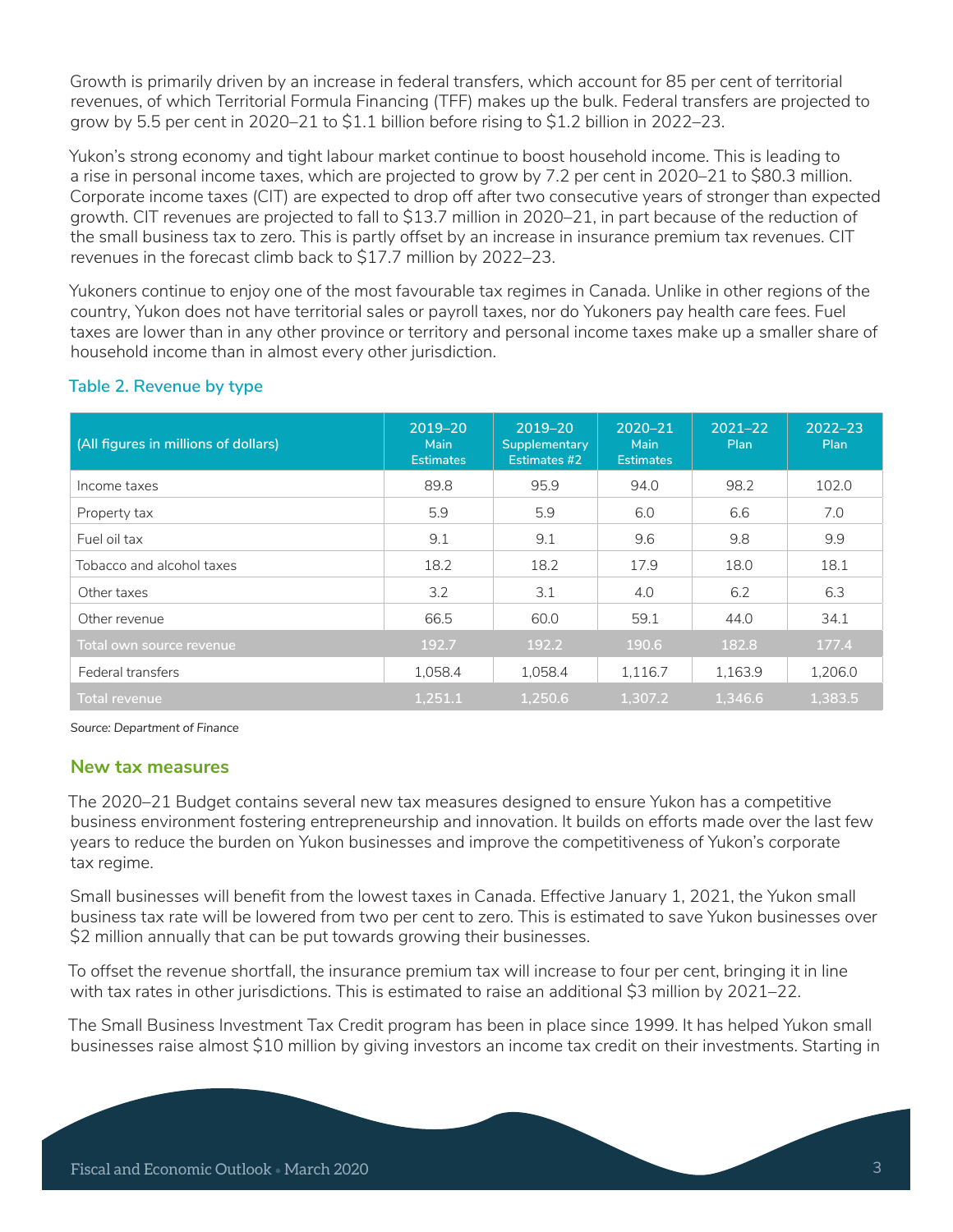2020, the program will be expanded to allow not just small, but also medium-sized businesses to apply. The renamed Business Investment Tax Credit will also increase the amount of money a business can raise under the program in a particular year.

In addition to businesses, individuals will also face a lighter tax regime as Yukon is increasing the Basic Personal Amount to mirror changes at the federal level. The Basic Personal Amount is the amount of income a person may earn tax free. The increase will be phased in over four years. When fully phased in, individual tax-filers will save about \$125 per year on their Yukon income taxes and couples will save \$250.

# **Five-Year Capital Plan**

The 2020–21 Five-Year Capital Plan takes advantage of federal funding to invest over \$2 billion over five years to improve public infrastructure. Roughly one-third of these investments are recoverable from the federal government. The Capital Plan leverages \$655 million in federal funding (Chart 2) and will see Yukon partner with multiple levels of government.

### **Chart 2. Capital plan to leverage record federal funding**



*Capital expenditures and recoveries (\$millions)*

*Source: Department of Finance*

These investments will help to meet the challenges of a growing economy and an aging population, with investments in transportation infrastructure and health facilities. The Capital Plan also takes action on climate change by beginning implementation of *Our Clean Future*<sup>2</sup>, the government's draft strategy to address climate change that is expected to be finalized later this year.

As with last year's budget, this year's Capital Plan focuses on six categories to better illustrate how government investments are impacting Yukoners.

• \$134 million over five years for **Climate change, energy and green economy** to help the Government of Yukon meet its target of a 30 per cent reduction in greenhouse gas emissions by 2030. This money will help to improve the energy efficiency of government buildings and help First Nations communities develop renewable energy.

<sup>2.</sup> To view a draft copy of the Our Clean Future see: https://yukon.ca/sites/yukon.ca/files/env/env-our-clean-future-draft.pdf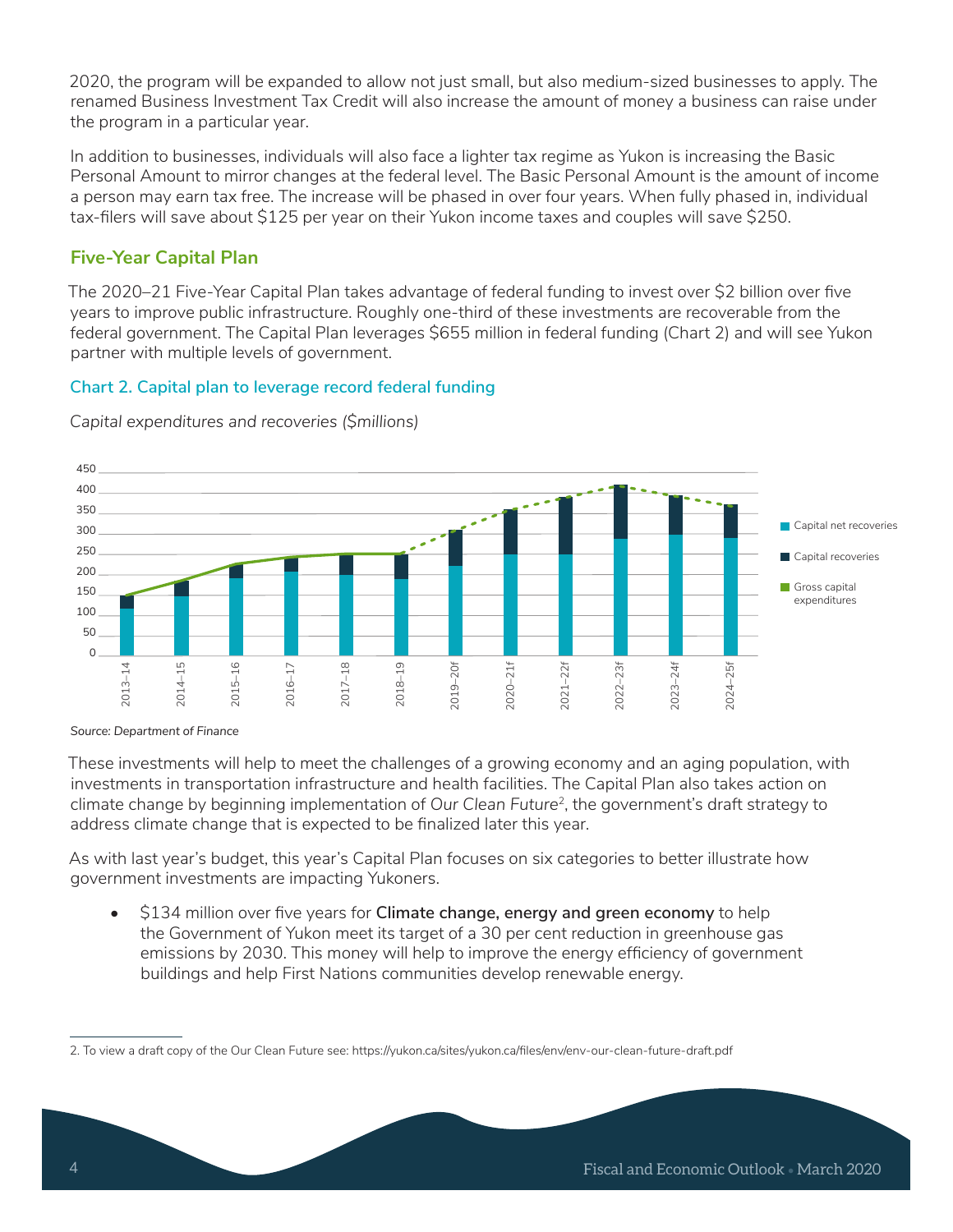- \$397 million over five years for **Land development, social development, education and health**. This includes continued expansion of the Whistle Bend subdivision, new health facilities and new schools.
- \$523 million over five years for **Community and First Nations infrastructure**. This includes clean water infrastructure, new RCMP detachments, the Carmacks arena and the Whitehorse air tanker base.
- \$246 million over five years for **Real property and asset management**, including upgrades to government buildings and maintenance for campgrounds and historic sites.
- \$558 million over five years for **Transportation infrastructure**, for road maintenance and bridge replacement and refurbishment. Extensive federal funding has been leveraged to further the Northern Resource Gateway Project and North Klondike Highway Reconstruction.
- \$157 million over five years for **Information technology**, including the Dempster Fibre Line and IT upgrades in Yukon schools.

| (All figures in millions of dollars)                          | 2020-21 | $2021 - 22$ | $2022 - 23$ | $2023 - 24$ | 2024-25 | <b>Totals</b> |
|---------------------------------------------------------------|---------|-------------|-------------|-------------|---------|---------------|
| Climate change, energy and green economy                      | 21      | 24          | 30          | 34          | 25      | 134           |
| Land development, social development,<br>education and health | 74      | 87          | 92          | 75          | 69      | 397           |
| Community and First Nations infrastructure                    | 101     | 102         | 104         | 110         | 106     | 523           |
| Real property and asset management                            | 45      | 46          | 43          | 59          | 54      | 246           |
| Transportation infrastructure                                 | 87      | 96          | 141         | 118         | 117     | 558           |
| Information technology                                        | 43      | 50          | 35          | 15          | 14      | 157           |
| <b>Totals</b>                                                 | 370     | 406         | 444         | 410         | 384     | 2.015         |

#### **Table 3. Five-Year Capital Plan gross expenditures by category**

*Source: Capital Planning Office*

### **Operating and maintenance expense**

Operating and maintenance (O&M) expenses are expected to decrease modestly after an increase in O&M spending was required in the 2019–20 Supplementary Estimates (Chart 3). Much of the growth in spending was the result of increased wildfire activity in the territory, the costs of which can be unpredictable depending on the number and intensity of fires, proximity to communities, and the length of the fire season.

Yukon is forecast to return to surplus in 2020–21, followed by further surpluses in the following years. Efforts are continuing to ensure minimal spending growth while still meeting the service requirements of Yukoners, which is challenging considering the pressures created by Yukon's aging population, particularly in the area of health care.

In rising to this challenge, the Government of Yukon will continue to review how key services are delivered in order to strike a balance between efficient use of public funds and effective delivery of services.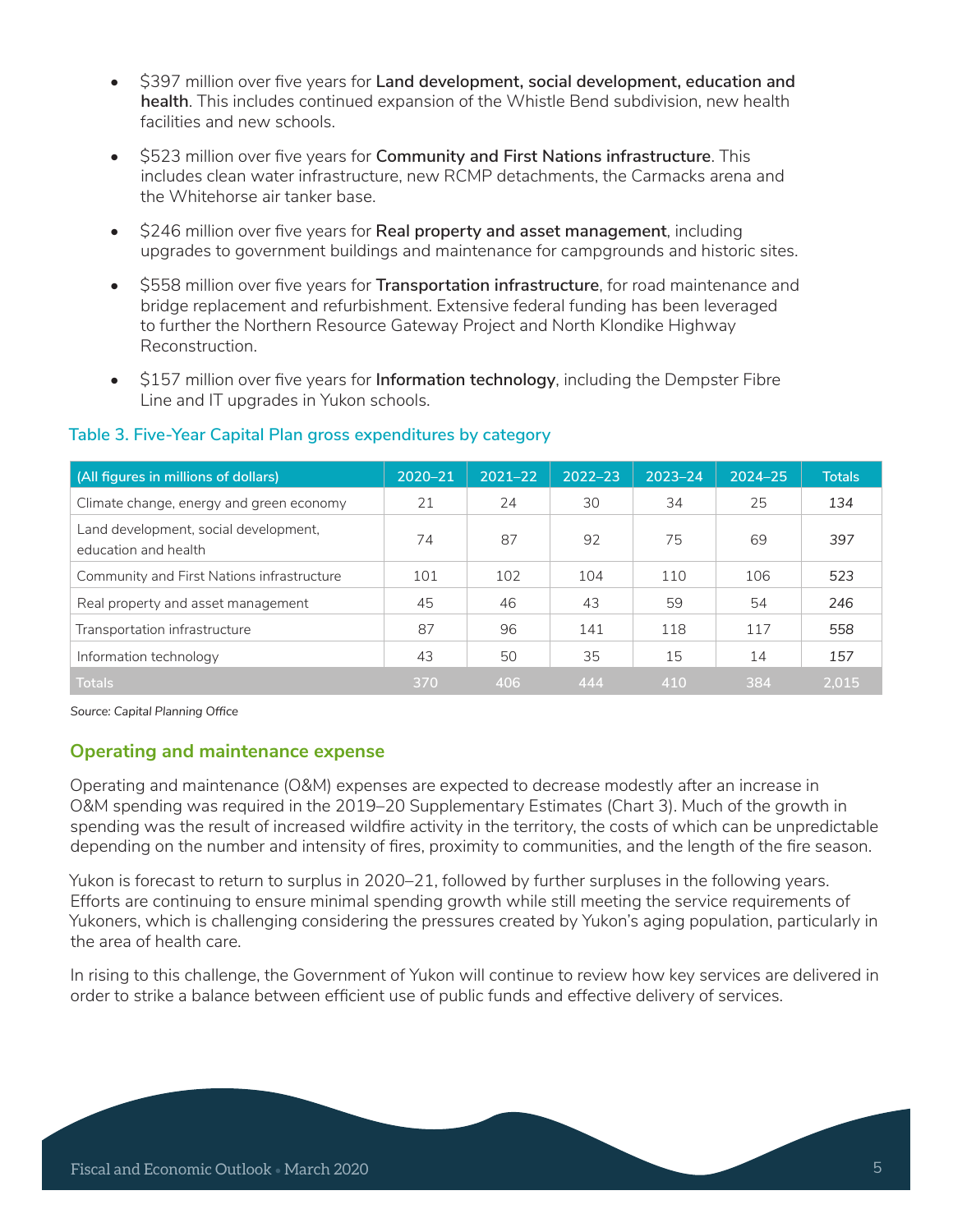#### **Chart 3. Growth in O&M spending expected to be below average**

16 14 12 10 8 **O&M** 6 expenditures ■ 2000-2019 4 average  $2 \bullet$ 0  $2020 - 21f$ 2008-09 2012–13 2000–01 2002–03 2004-05 2004–05 2006-07 2008–09 2010–11  $2014 - 15$ 2014–15 2016-17 2018-19 2018–19 2020–21f  $2022 - 23f$ 2022–23f 2006–07 2016–17

*Change in Government of Yukon O&M spending (per cent)*

*Source: Department of Finance*

# **Part 2: Economic overview**

#### **Yukon's economy continued to perform well in 2019**

Yukon's economy remains robust. In 2019, this was highlighted by continued labour market strength and the lowest unemployment rate in the country (Chart 4). The strong labour market pushed up household incomes and drew newcomers to the territory. This bolstered the population, which grew for a 16*th* consecutive year in 2019.

#### **Chart 4. Yukon continued to have the lowest unemployment rate in the country**



*2019 Unemployment rate (per cent)* 

*Source: Statistics Canada*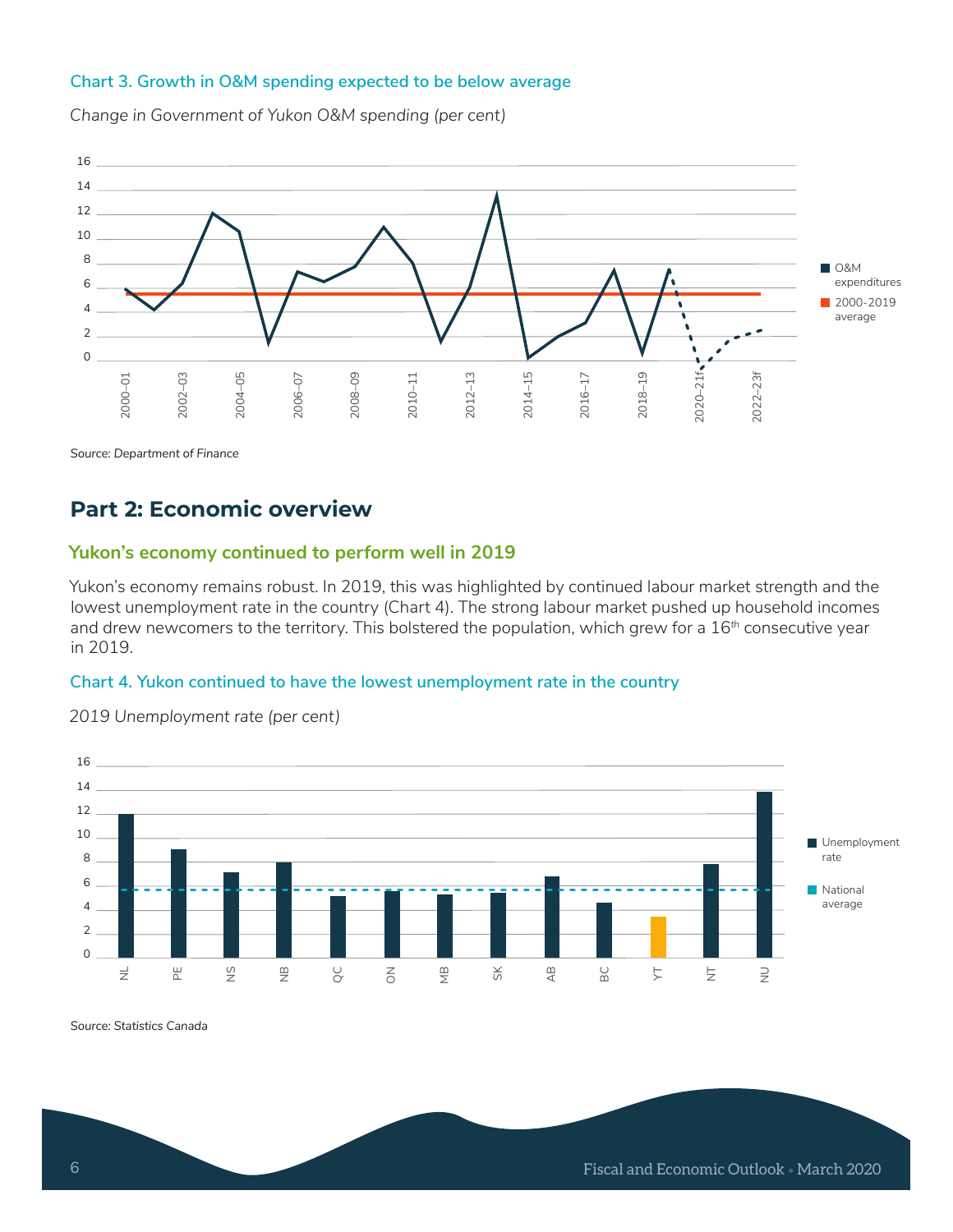While the territory's economic fundamentals were strong in 2019, growth in Yukon's real gross domestic product (GDP) is forecast to underperform recent gains. Following growth of 3.2 per cent in 2018, the current real GDP forecast is for modest growth of 1.0 per cent in 2019.

Activities related to the mining sector explain much of this weaker growth. Spending related to the development of the now-operating Eagle Gold mine was lower in 2019, as development activities wound down in the latter portion of the year. The start of production from Eagle Gold and resuming production at the Minto mine late in 2019 did not contribute enough to GDP to offset the decline in development activities.

Yukon's GDP is forecast to perform better in 2020. While the completion of development activities at Eagle Gold in 2019 will result in lower development expenditures in 2020, increased production from the first full year of Eagle Gold operations will result in a substantial increase in gold exports. Production at the Minto mine will also add to the value of Yukon's mineral exports. A notable increase in public sector capital spending should add steam to GDP in 2020. GDP growth is projected to be 6.2 per cent, which would be the highest since 2016 (7.2 per cent). Beyond 2020, annual growth is forecast to average 3.3 per cent out to 2024. Key contributors to the positive outlook include the expected development and operations of the Coffee mine, increased production from the Eagle Gold mine and a high level of public sector capital investment.

### **The labour market remains among the strongest in the country**

Yukon's labour market led the country in several important metrics in 2019. In addition to the low unemployment rate, Yukon saw further gains in the labour force and the number employed. An elevated number of job vacancies and growth in earnings were indicative of a tight labour market in 2019.

The forecast includes annual growth in both the labour force and employment. Gains in the labour force are anticipated to outpace employment gains, as strong earnings draw people into the labour market. These additional workers will ease the unemployment rate back to more normal levels (Chart 5). Projections for the annual unemployment rate continue to fall below historical levels over most of the forecast, averaging 4.8 per cent over 2020–24. Over the medium term, Yukon is expected to continue to have one of the lowest unemployment rates in the country.

#### **Chart 5. Unemployment rate to remain low, but trending towards historical averages**



*Unemployment rate (per cent)*

*Source: Statistics Canada, Department of Finance*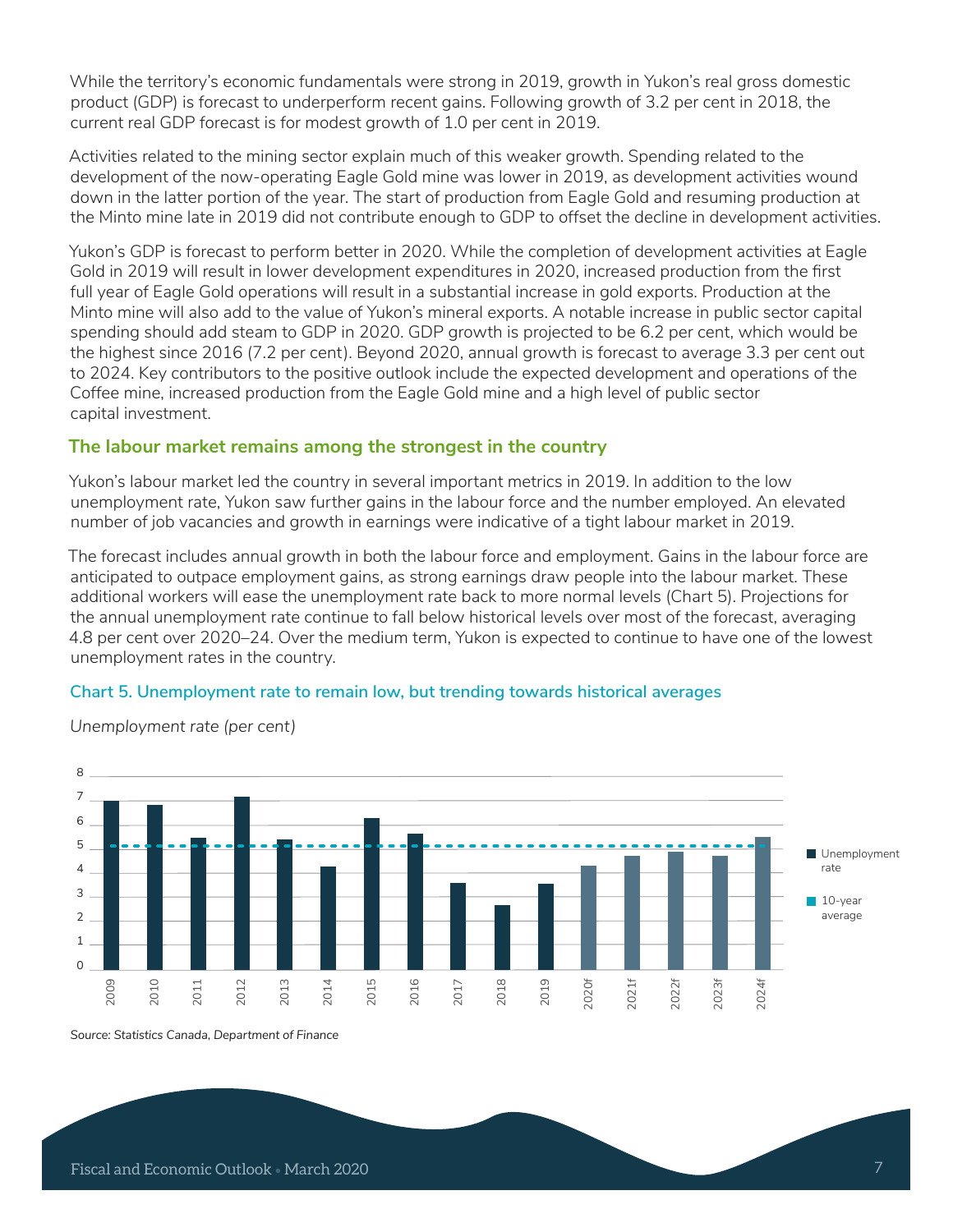Demand for employees remains strong at a time when the local pool of potential workers is limited. The third quarter of 2019, in particular, saw a notable gap between the number of unemployed and the number of job vacancies (Chart 6). There were roughly three vacant jobs for every two unemployed workers. This is exceptionally low. For comparison, the national labour market is doing better than it has in decades, yet there was only one job vacancy for every two unemployed workers.

#### **Chart 6. Job vacancies continue to exceed the number of unemployed**



*Unemployment and job vacancies (count)*

*Source: Statistics Canada*

While recent labour market performance is generally positive, it has created challenges for employers. High demand for employees when labour supply is tight has left employers with unfilled positions for extended periods. The tight labour market has resulted in increased costs for employers, as they increase compensation to attract and retain employees. The increased competition for labour has contributed to upward pressure on wages, reflected in higher average weekly earnings (Chart 7).

### **Chart 7. Earnings growth has been strong in Yukon**

*2019 year-to-date (to November) growth in average weekly earnings (per cent)*



*Source: Statistics Canada*

8 Fiscal and Economic Outlook • March 2020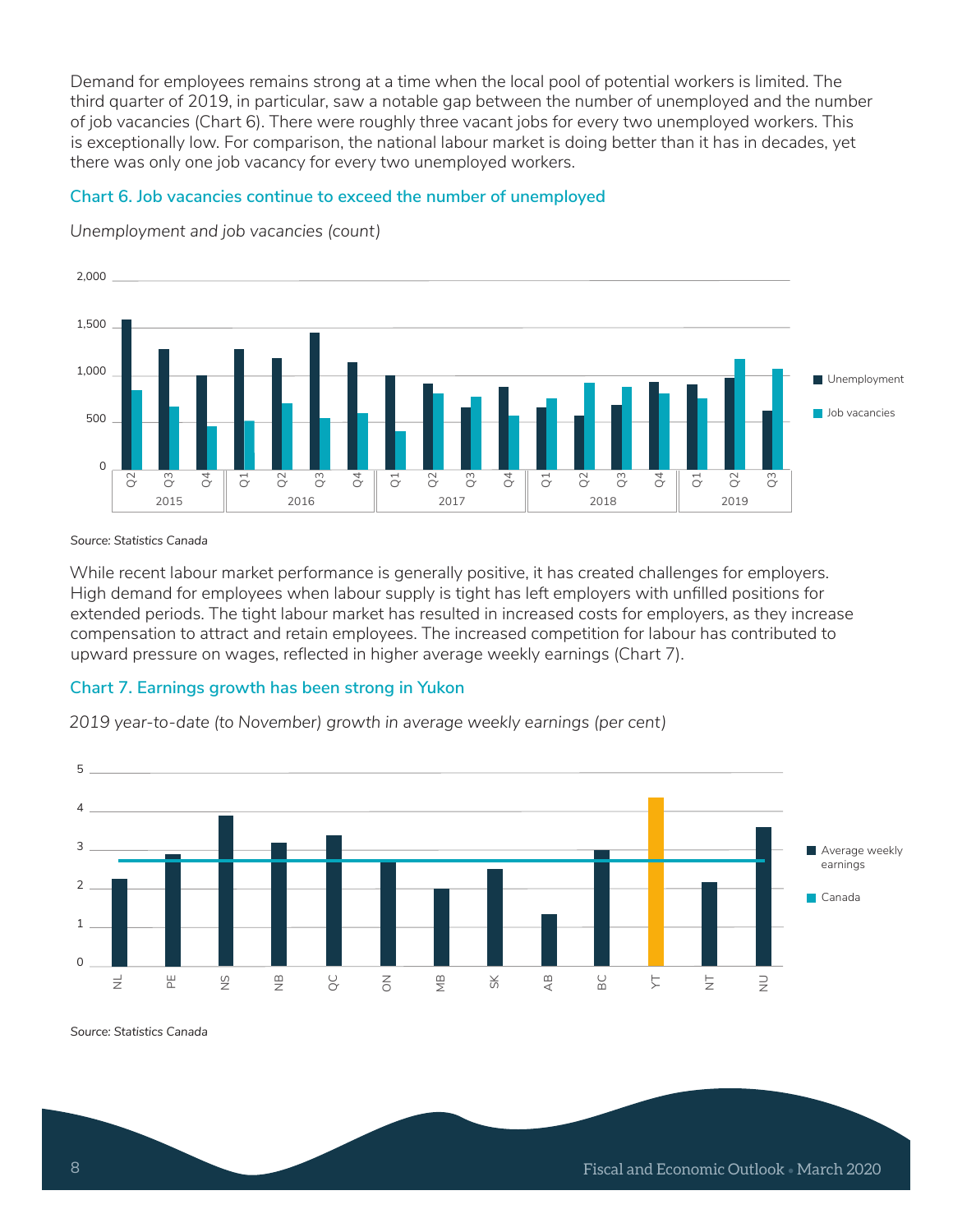Broad-based gains across industries led to growth in overall average weekly earnings for Yukon. Average weekly earnings over the first 11 months of 2019 were up 4.3 per cent from the same period of 2018 (Chart 8). As of November 2019, Yukon average weekly earnings trail only the other territories and Alberta. The positive outlook for Yukon's economy is expected to contribute to further upward pressure on wages over the medium term, with labour income growing by about 4 per cent annually.

# **Growing incomes fueling consumer spending**

Consumer spending in Yukon has been bolstered by population gains, a strong local labour market, increasing incomes and a generally positive economy. Household consumption expenditures are forecast to grow over the current outlook, with annual growth expected to average over 4 per cent out to 2024 (Chart 8).

### **Chart 8. Rising incomes continue to boost consumer spending**



*Annual change (per cent)*

*Source: Statistics Canada; Department of Finance*

Growth in consumer spending is reflected in Yukon's retail sales. The first eleven months of 2019 saw retail sales grow 3.5 per cent to \$794 million, with total sales forecast to reach about \$870 million for the year. Additional gains are expected in each year of the forecast with retail sales approaching \$1.1 billion in 2024.

# **Further population gains expected over the medium term**

Yukon's population grew for a 16<sup>th</sup> straight year in 2019 (Chart 9). Quarterly population estimates<sup>3</sup> show Yukon's population has grown 21 per cent over the last ten years. This is well above the national growth of about 12 per cent over that same period.

<sup>3.</sup> Canada's population estimates, third quarter 2019. Statistics Canada.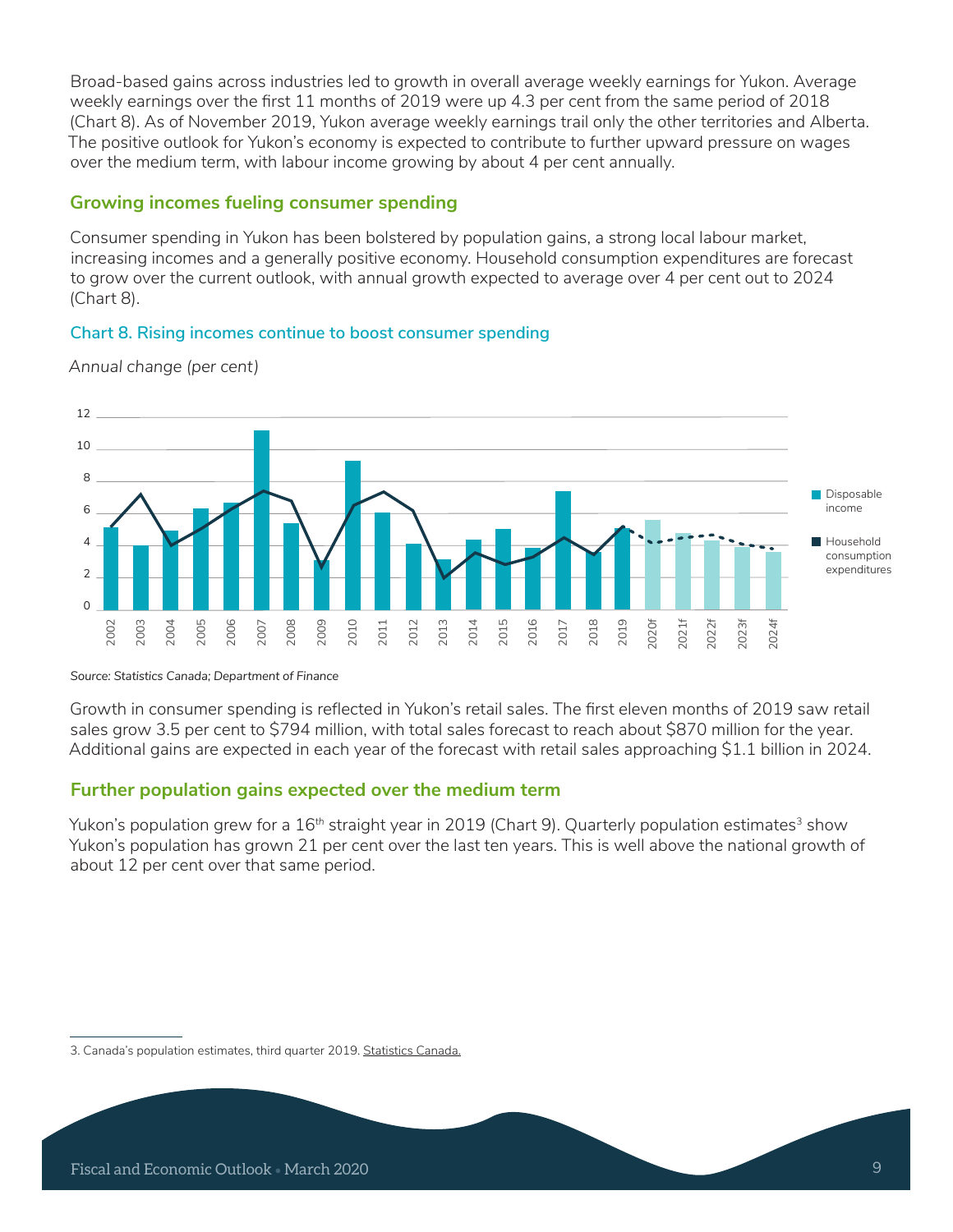### **Chart 9. Population growth to continue**

*Yukon annual population and population change (persons)*



#### *Source: Department of Finance*

Yukon's 2019 population was 41,352, up 1.7 per cent from 2018. Growth continues to be fuelled by strong population gains in Whitehorse. Over the current period of expansion, Whitehorse's population growth rate of 44 per cent is more than double the growth rate of 21 per cent for the non-Whitehorse population.

The positive outlook for Yukon's economy should support population expansion over the medium term, with a strong local labour market attracting workers to Yukon. Population growth of 1.8 per cent is forecast in 2020, followed by gains in every year of the outlook. By 2024, the territory's population is forecast to exceed 45,000.

### **Housing market remains tight**

The housing market in Whitehorse has been one of the strongest in Canada in recent years. A robust labour market and population growth have increased demand for housing. Record highs for house prices, increasing rents and limited availability of accommodations have become the norm in recent years.

The average price of a single-detached house in Whitehorse was \$513,600 over the first three quarters of 2019 (Chart 10), up almost \$40,000 from the same period of 2018. Annual growth in 2019 would represent the sixth-straight year that prices have increased. Yukon's rental market remains tight, with a prolonged period of low vacancy rates and historically high rents. Vacancy rates under five per cent are generally considered indicative of a tight rental market. The vacancy rate for buildings in Whitehorse with three or more rental units was estimated at 2.9 per cent in October 2019. Local rental rates remain elevated with demand outstripping supply. The median monthly rent for all types of housing reached a record high of \$1,099 in October 2019.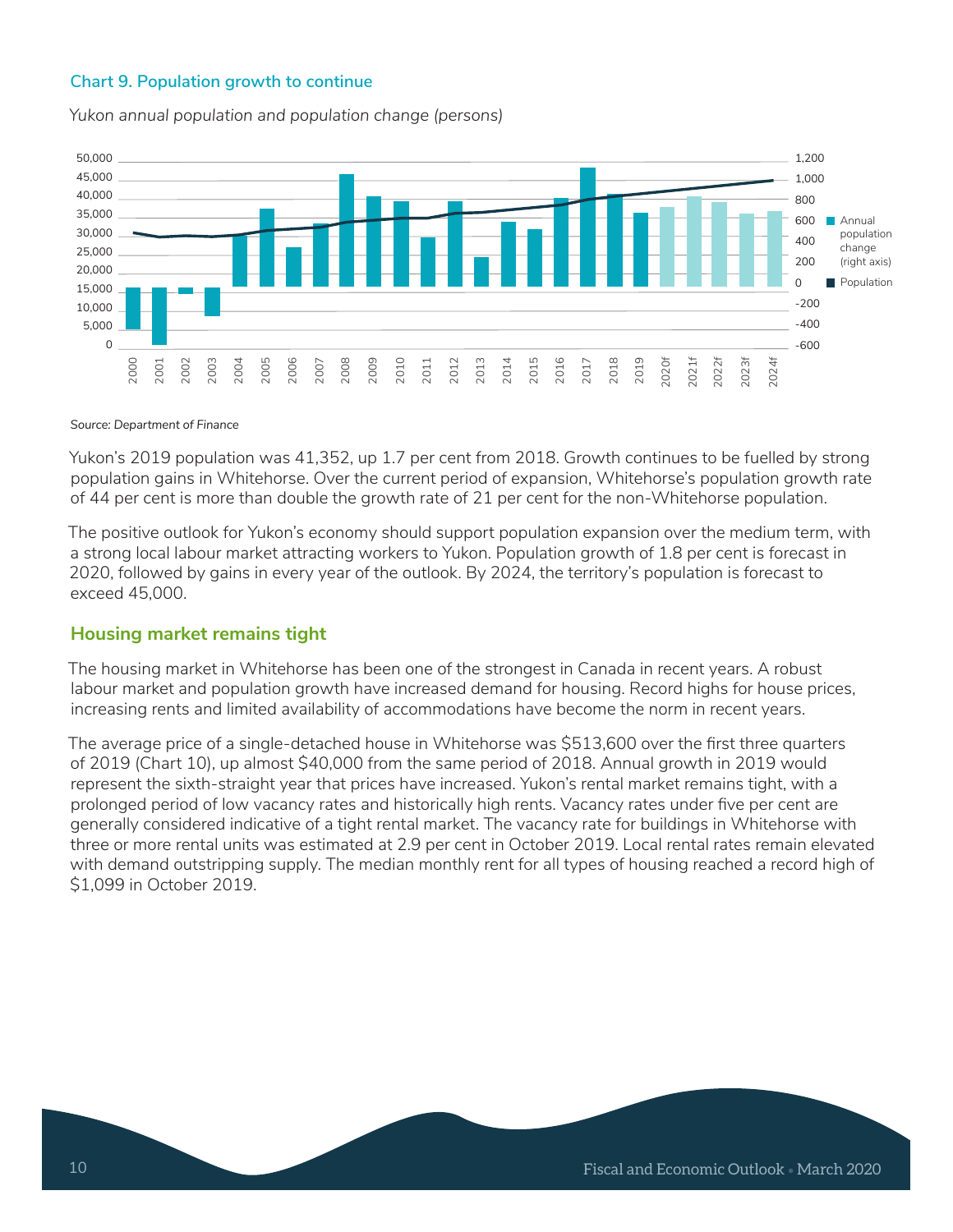#### **Chart 10. Housing market remains strong**

*Whitehorse housing market indicators (four quarter moving average)*



*Source: Statistics Canada; Department of Finance*

Yukon's housing market is expected to remain tight over the forecast. Supply is expected to struggle to keep up with rising demand. Yukon is expected to add over 3,000 new residents by 2024. The need to house these new residents and renew the existing housing stock will require about 400 new housing units to be added per year (Chart 11). Despite historically robust residential investment, supply does not keep up with demand over the forecast, with approximately 375 units expected to be added per year.

#### **Chart 11. Demand for housing to remain tight**



*New housing units and converted dwellings in Yukon and estimated demand*

*Source: Statistics Canada; Department of Finance*

Rising rents and house prices are pushing up inflation. Overall, consumer price growth averaged 2.0 per cent in 2019. Increasing shelter costs were a prominent driver of inflation in 2019, up 4.4 per cent from 2018. Excluding shelter costs, consumer prices were up only 1.2 per cent, with higher rents, rising home prices and more expensive utilities contributing to growth.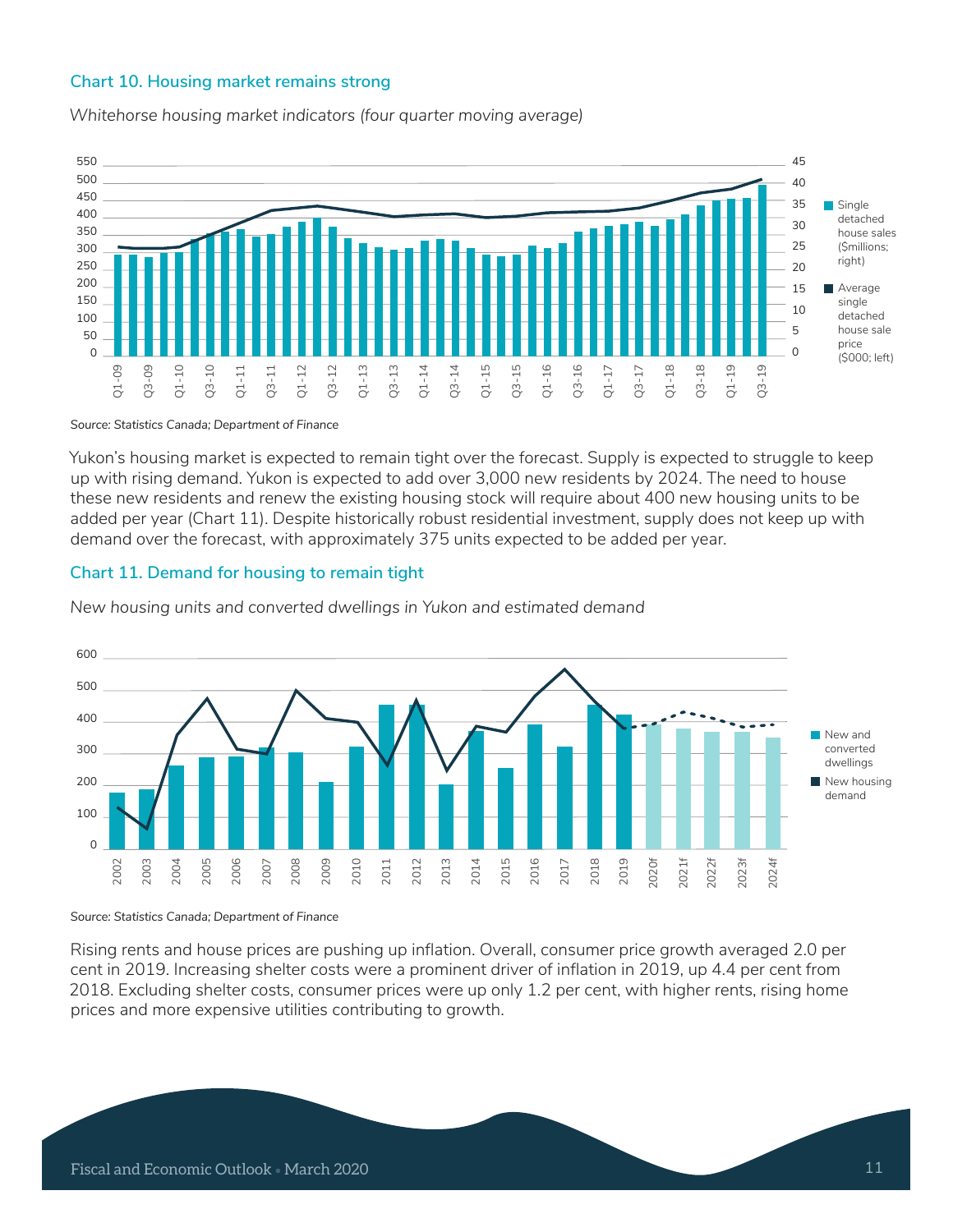The national inflation rate for 2019 was also 2.0 per cent, right in the middle of the Bank of Canada's target range. With inflation remaining in check, there is less pressure for the Bank of Canada to follow the course of other central banks and cut interest rates, despite increasing headwinds for the Canadian economy. National economic growth slowed in the second half of 2019 as it struggled to find traction amid geopolitical tensions and uncertainty.

# **Mining sector**

# **Eagle Gold production a key contributor to medium term gains**

Victoria Gold's Eagle Gold project continues to advance towards full commercial production after pouring first gold in September 2019. Eagle Gold production is a major driver of GDP over the forecast. Mine operations support local employment and goods and services suppliers. At full operation, the mine will employ 350 to 400 people. As of late November 2019, Victoria Gold noted employment of about 300 personnel, with Yukon residents making up 50 per cent of this figure<sup>4</sup>.

Victoria Gold released an Eagle Gold technical report in early December, showing an increase in gold reserves from 2.7 million ounces to 3.3 million ounces<sup>5</sup>. This would result in production increasing from 200,000 ounces to 220,000 ounces annually, plus extend the mine life by two years. This adds to what is anticipated to be Yukon's most productive gold mine ever. The revised expectations for production have a relatively minor impact on the forecast, as the majority of the increase occurs in years beyond 2024.

What was included as upside risk in the fall update to the outlook became a reality with the restart of production at the Minto mine in October 2019. While the current forecast includes Minto production, uncertainty remains about the annual level of production. Plans for production from the new operator, Pembridge Resources, should become clearer in the coming months.

Newmont Corp's Coffee gold mine continues to make its way through the regulatory process. The project remains in the forecast, but the development timeline has been made more uncertain as the operator is taking a closer look at its feasibility as part of a broader review of the company's investment portfolio. Further details on plans for Coffee should come to light once Newmont's evaluation of its projects is complete. Coffee is projected to boost mineral revenues in the territory to \$1 billion in 2024 (Chart 12).

<sup>4.</sup> News Release: Victoria Gold: Eagle production surpasses 10,000 ounces of gold (November 25, 2019). Victoria Gold Corp.

<sup>5.</sup> News Release: Victoria Gold: Eagle Gold Mine reserves increase by 20 per cent to 3.3 per cent million ounces gold (December 4, 2019). Victoria Gold Corp.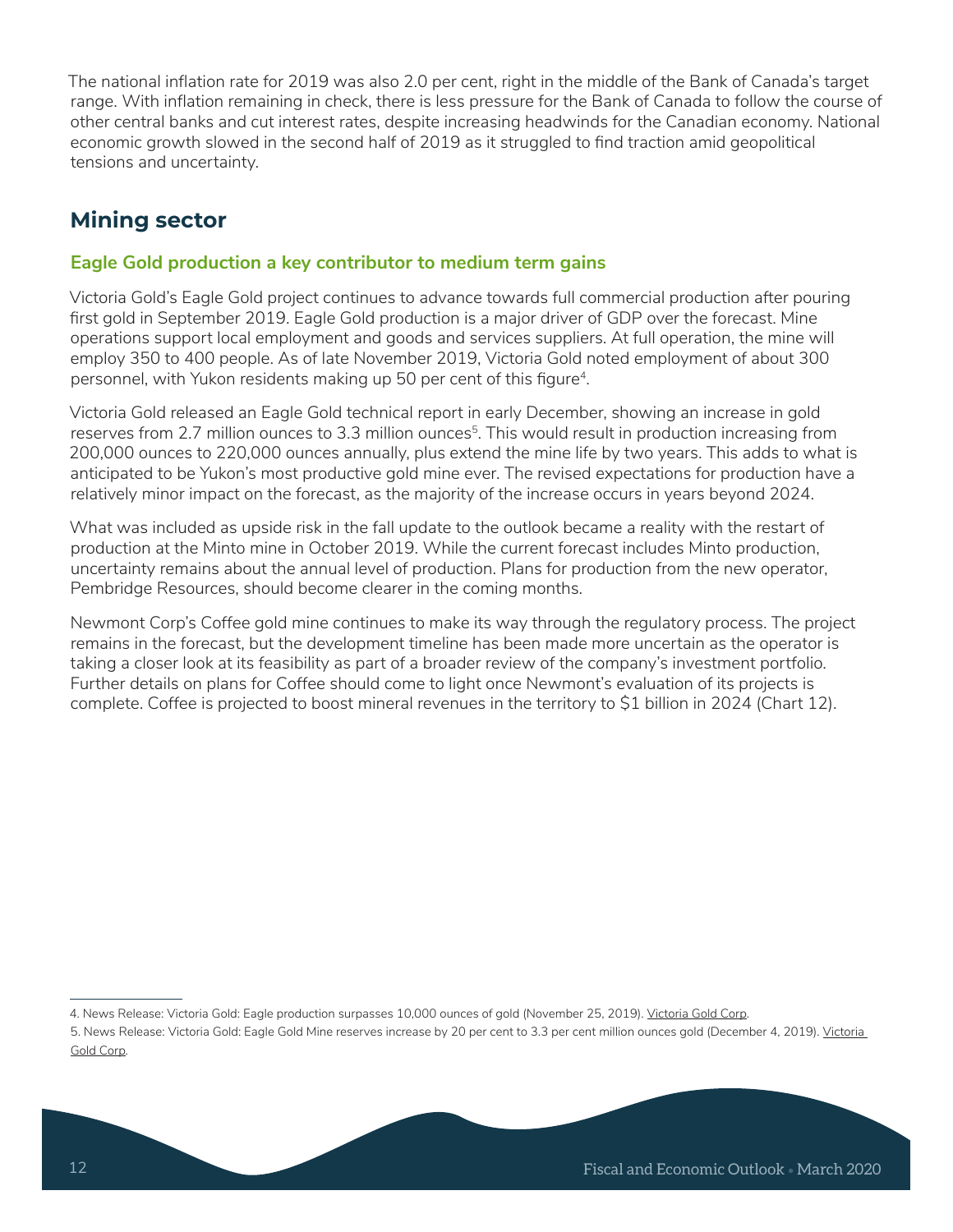### **Chart 12. Current forecast supported by new mine production**



*Value of mineral production (\$millions)*

*Source: Natural Resources Canada, Department of Finance*

Beyond Coffee, there are other projects with the potential for medium term development. The Keno Hill silver project, the Kudz Ze Kayah project and the Brewery Creek gold mine all have the potential to move forward over the current forecast period. (see Risks to the GDP on page 18) Though not included in the baseline forecast, these projects represent upside risk to the forecast.

Smaller-scale placer gold mining remains an important contributor to mineral production. A relatively high gold price and a favourable exchange rate contributed to stronger-than-anticipated placer gold production in 2019. As of November 2019, annual production was already well above \$100 million, with further reporting for the year to come. This is supported by the strong performance in 2019, a generally positive outlook for gold prices, and expectations that the US/Canadian exchange rate will remain favourable.

Exploration activities are key to identifying new development prospects, provide local employment opportunities and support local goods and services providers. After two years of growth, estimates from Natural Resources Canada show a decline in Yukon exploration expenditures in 2019 of almost 19 per cent<sup>6</sup>.

Recent exploration weakness in Yukon is attributable in part to lower levels of financing flowing to the Canadian mining sector in general. The Oreninc index, tracking 1,400 junior gold producers on Canadian markets, fell by 8 per cent to just over \$2.5 billion in 2019. This is only half of the nearly \$5 billion noted in 20167.

<sup>6.</sup> Exploration and Deposit Appraisal Expenditures, 2015–2018 Annual and 2019 Revised Spending Intentions. (September 2019). Natural Resources Canada.

<sup>7.</sup> How your investment is killing the industry. Presentation: Vancouver Resource Investment Conference 2020. (January 19, 2020). Oreninc.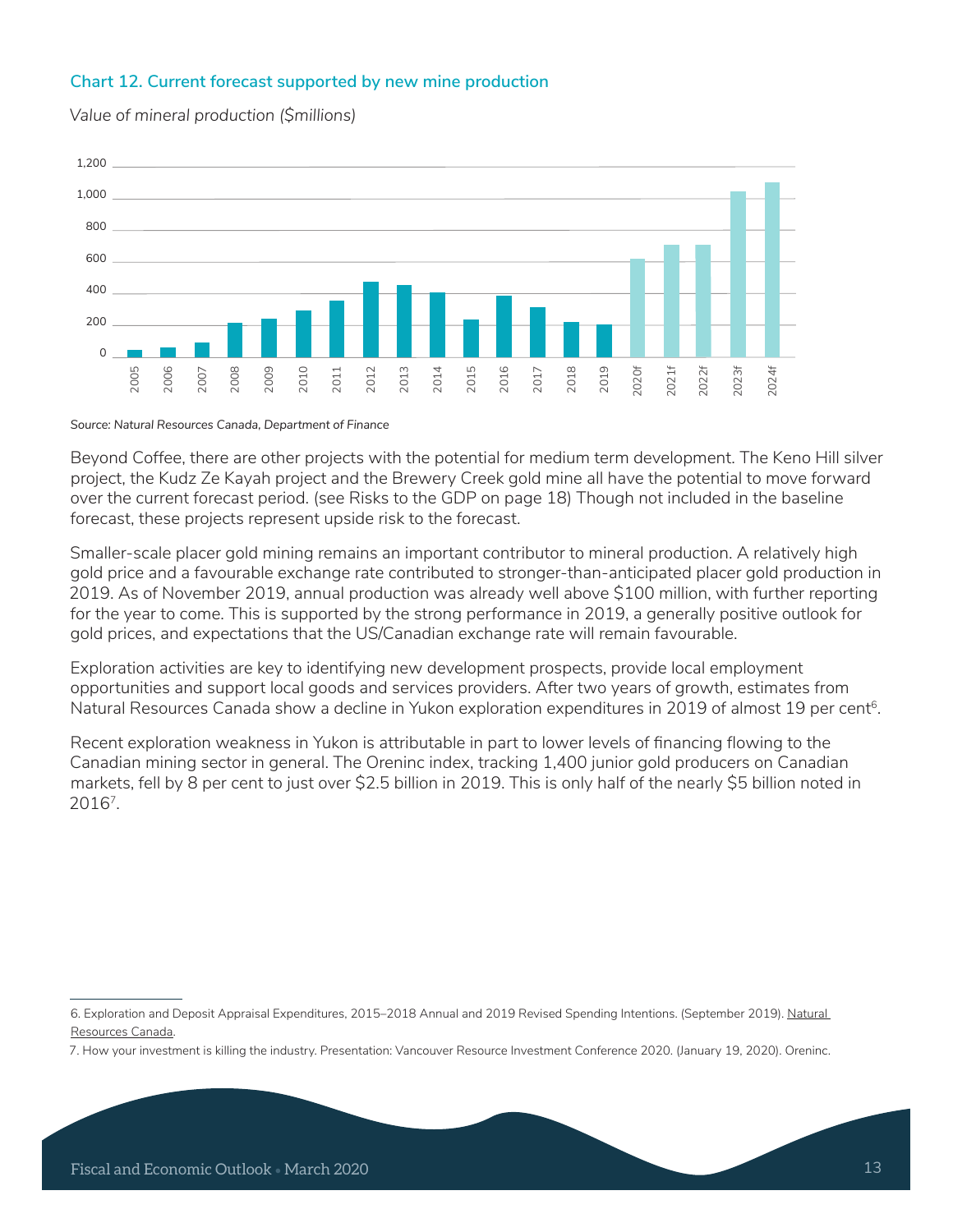# **Tourism sector**

# **The tourism sector continues to impress**

Tourism-related activities add to the diversity of Yukon's economy, supporting employment and revenue for a variety of local goods and service providers. Results of a recent Department of Tourism & Culture survey also show that Yukoners view the tourism sector as beneficial to the economy, with 94 per cent of respondents indicating they feel tourism is good for Yukon's economy and 87 per cent feeling tourism is good for their community's economy<sup>8</sup>.

Border crossings continued to grow in 2019 (Chart 13), up 0.6 per cent in the first eleven months. Data for the first ten months of 2019 also show strong growth in the number of air arrivals at the Whitehorse airport, up 6.8 per cent to 177,082 (Chart 14). International overnight visitation in the first three quarters of 2019 was up 6.8 per cent from the same period of 2018, after a strong performance in July and August.

#### **Chart 13. Annual border crossings expected to reach a new record in 2019**



*Travelers (Thousands)9*

*Source: Statistics Canada, Department of Finance*

US visitation historically accounts for about 70 per cent of Yukon's annual international border crossings. Several factors bode well for US visitation to Yukon going forward. The US economic environment is expected to remain generally positive over the forecast and little to no appreciation in the Canadian dollar anticipated over the medium term.

<sup>8. 2019</sup> Yukon Resident Perceptions of Tourism Survey Report. Department of Tourism and Culture.

<sup>9.</sup> Only the first 11 months of data were available at the time of writing. As noted in the chart, border crossings in December historically account for a very small percentage of annual border crossings.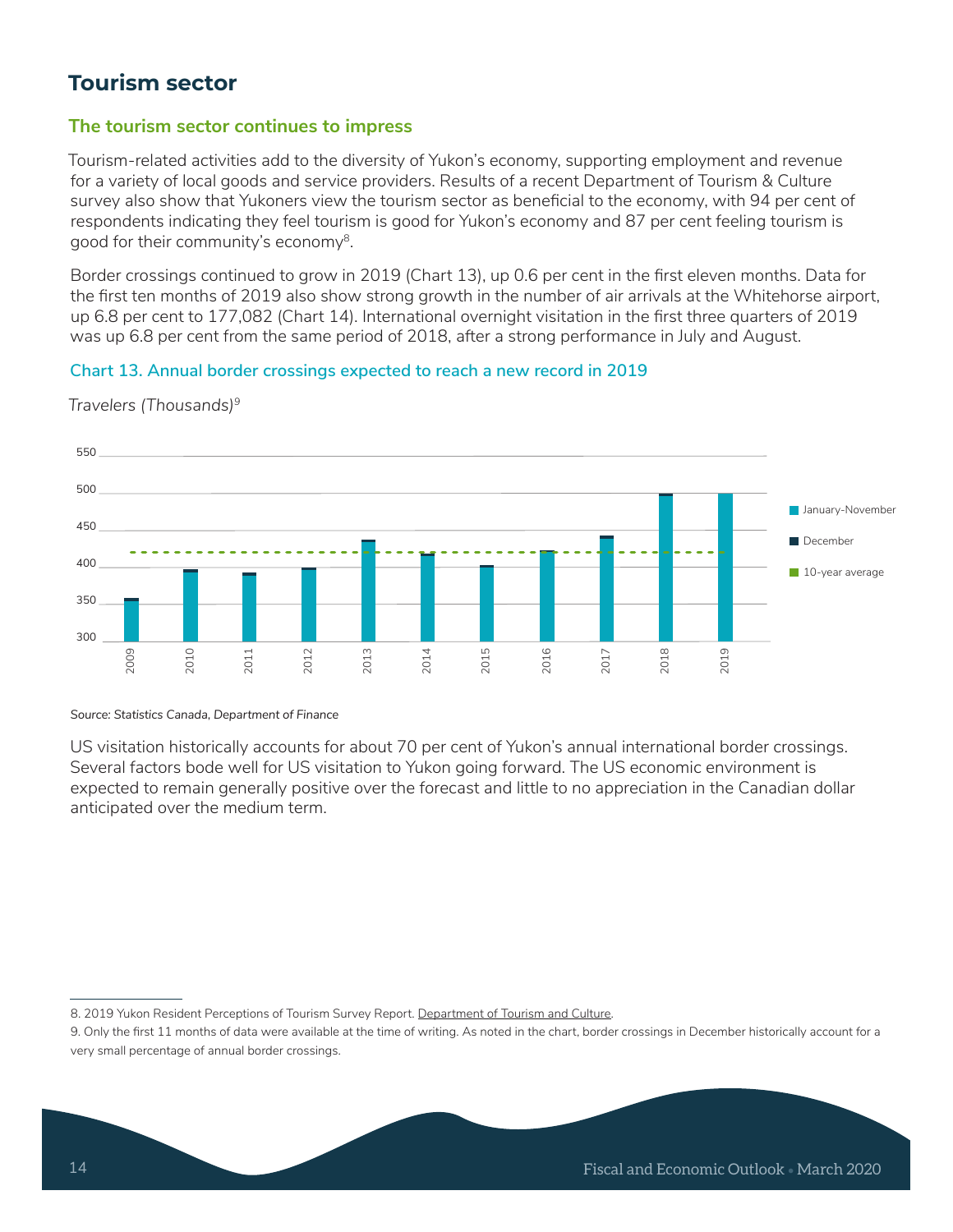### **Chart 14. Whitehorse air arrivals outperforming the five-year average**

30,000 25,000 20,000 15,000 10,000 5,000  $\mathbf{0}$ Jan Feb Mar Apr May Jun Jul Aug Sep Oct Nov Dec ■ 2019  $\Box$  2014–18 average

*Number of air arrivals*

*Source: Department of Tourism & Culture*

# **Construction sector**

# **Construction activity in 2019 supported by non-residential activity**

Population growth and a positive labour market were key contributors to another busy year for Yukon's construction sector in 2019.

Building permit value grew 3.7 per cent to \$161.3 million in 2019 (Chart 15). Non-residential permit value totalled over \$106 million in 2019, up 28.3 per cent from 2018. Key contributors to this growth included permits related to the construction of the French first language secondary school in Whitehorse, the Kwanlin Dün First Nation administration building and a new recreation centre in Carmacks. On the residential side, permit value totalled \$54.7 million, down 24.4 per cent from 2018. Even with this decline, residential permit value in 2019 is the second-highest since 2012.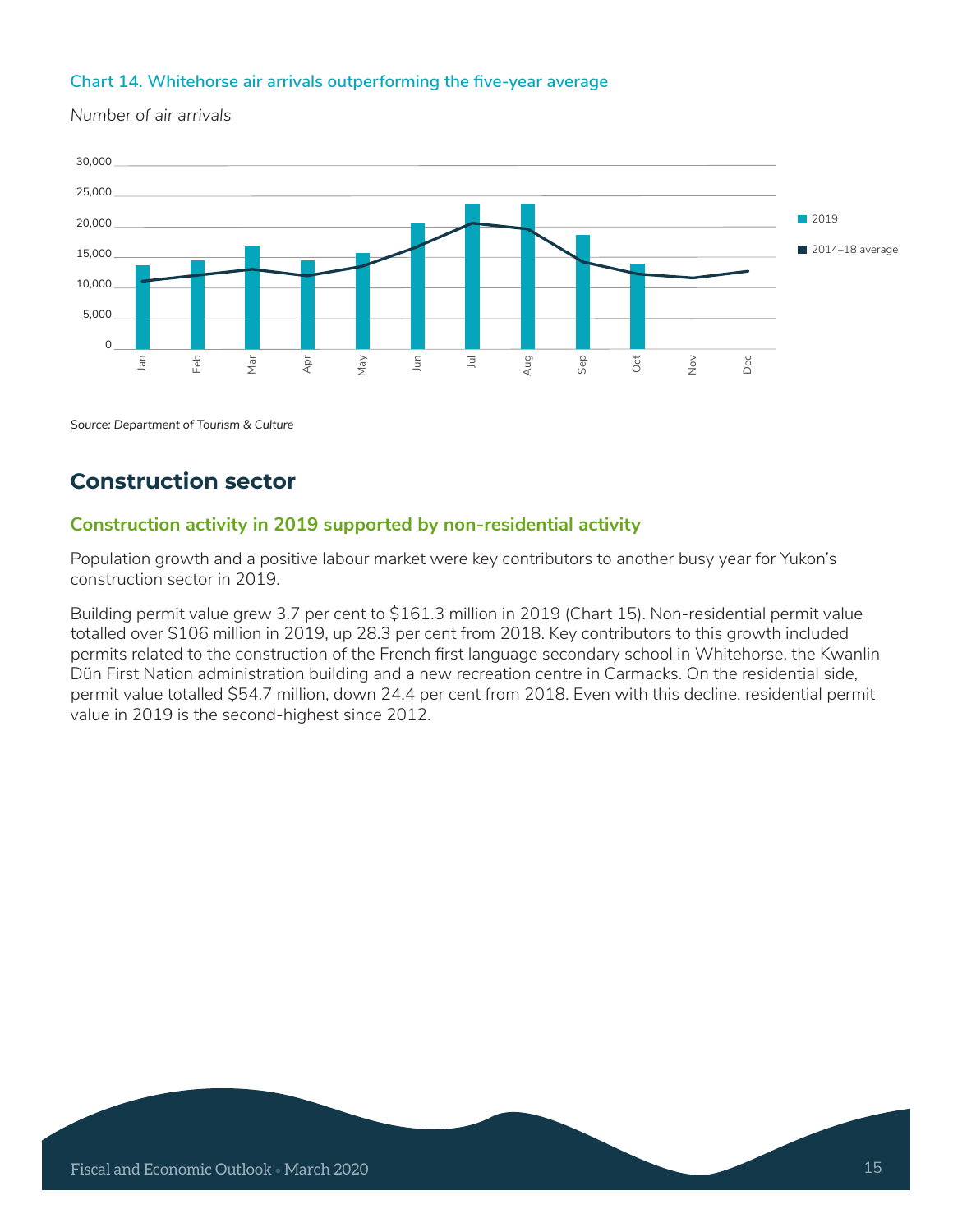# **Chart 15. High level of non-residential activity in 2019**

*Building permits (\$millions)*



*Source: Department of Finance*

Much of the spending identified in the Government of Yukon's 2020–21 Five-Year Capital Plan aims to address pressures associated with a growing economy and increasing population. The latest capital plan includes notable investments in schools, health care, and housing. Investments in transportation infrastructure also figure prominently in the current capital plan, in particular, the Yukon Resource Gateway project and the North Klondike Reconstruction project. In addition, the plan will also begin to implement the commitments outlined in Our Clean Future to help Yukon meet its greenhouse gas emission reduction target of 30 per cent by 2030.

Following gross capital spending of \$324 million in 2019–20, the capital plan includes spending of \$370 million in 2020–21. Over the five-year capital plan, annual spending averages just over \$400 million per year.

Planned work by the City of Whitehorse also factors in the construction outlook. The city is investing almost  $$21$  million for the Building Consolidation Project<sup>10</sup> over the next four years. Other significant projects include updating the 40-year old Mount McIntyre Recreation Centre (\$15.8 million), the Cook Street West reconstruction project (\$9.3 million); and infrastructure upgrades to Marwell East-Tlingit Street (\$6.3 million).

Development of the Coffee mine is also a key contributor to the construction outlook. Costs to bring the mine into production are estimated to be around  $$400$  million<sup>11</sup>, with construction projected to get underway next year.

<sup>10.</sup> City of Whitehorse Capital Expenditure Program 2020–2023. City of Whitehorse.

<sup>11.</sup> Deal's impact on Coffee Gold Project is unclear (January 14, 2019). Whitehorse Star.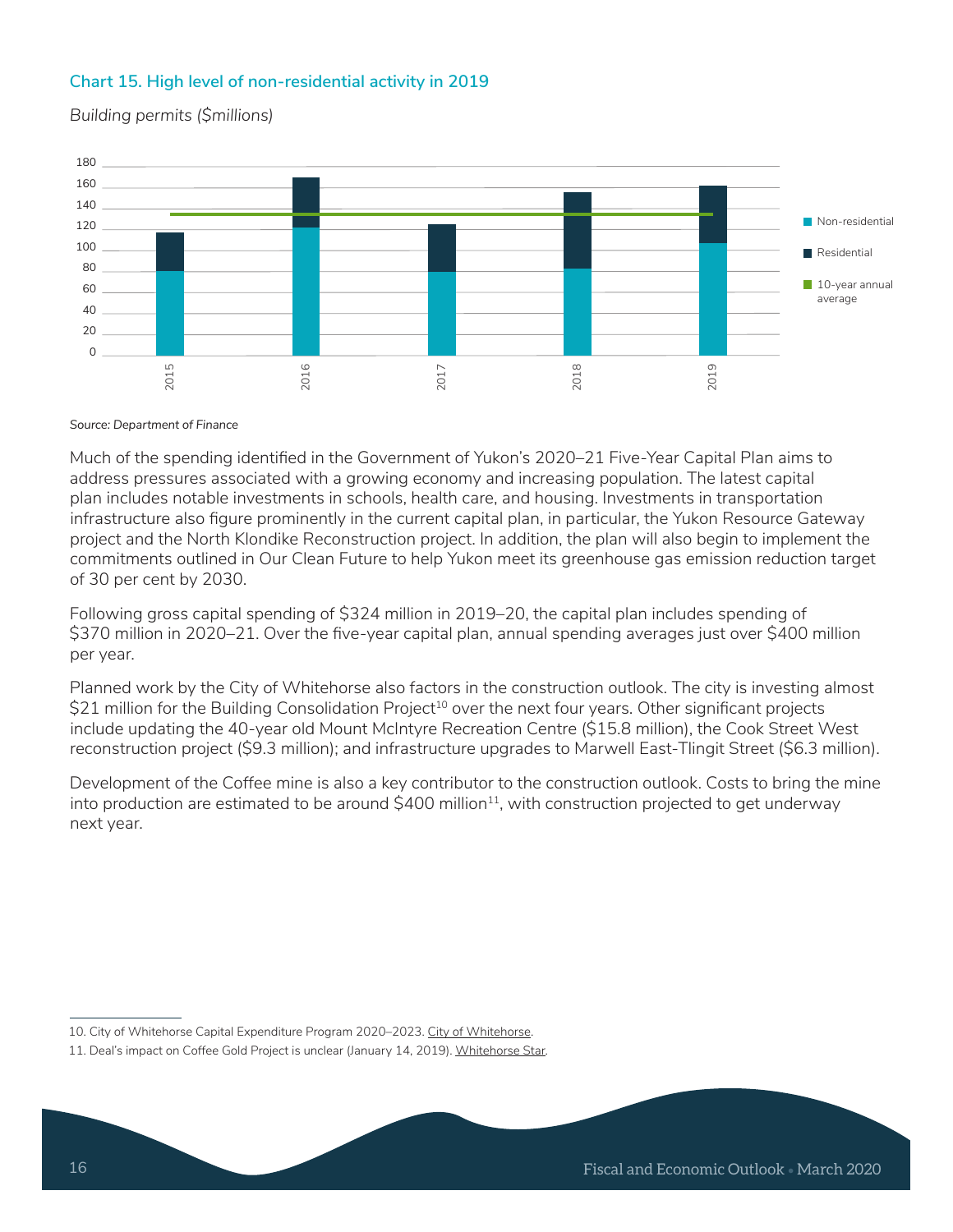# **Conclusion**

The positive economic climate of recent years is expected to persist over the medium term, highlighted by further strength in the labour market and continued population growth. Mining sector activities – including the development of a new mine – continue to be prominent drivers of the economic forecast.

To help address pressures stemming from a growing economy and population, the Government of Yukon's Five-Year Capital Plan includes increased spending to meet future demand in the areas of education, health and housing. Even with increased capital spending, Yukon's finances are on track to return to a surplus in 2020–21, with further surpluses projected over the forecast period.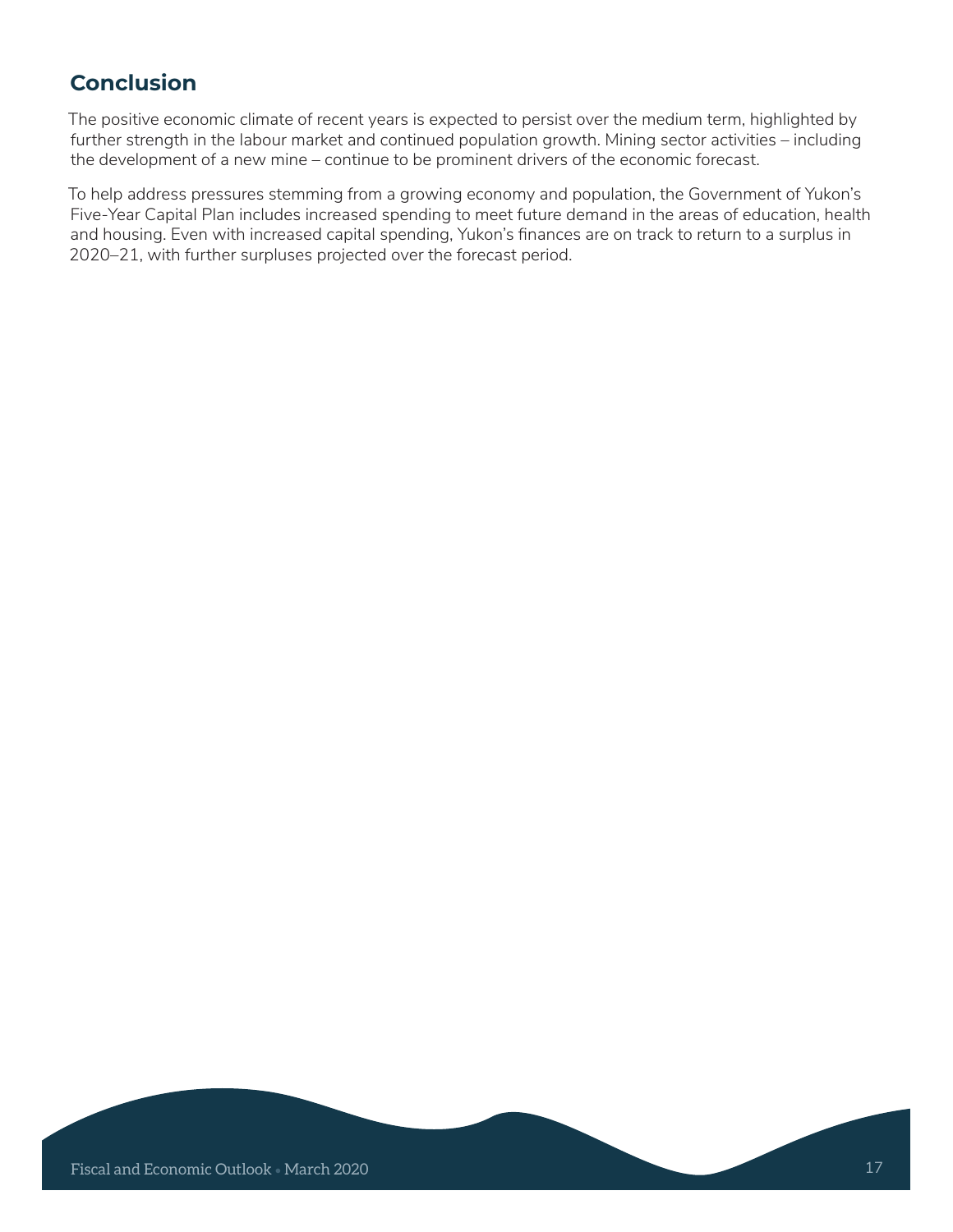#### **Risks to the GDP outlook**

Mining sector activity is a primary driver of the GDP outlook, and how GDP impacts are realized over the forecast depends on the timing of development and the start of mineral production.

Development and operations of the Coffee gold mine are key components of the forecast. Following the 2019 merger of the project proponent, Goldcorp, with Newmont Mining, the newly formed company undertook a review of all of its properties. As this review presents uncertainty for the development timeline, the assumed start date of construction and production has been moved one year out compared to the October 2019 Update. The current forecast now has development over 2021–2023, with first production in 2023. Even if the project does not move forward over the current forecast period, the medium term forecast remains positive, with gains still noted in GDP, retail sales and employment.

The resumption of production at the Minto mine in October 2019 is positive for the GDP outlook. While there is uncertainty about production levels going forward, plans from the new owner, Pembridge Resources, should become clearer in the coming months.

Other projects are in a position for potential development over the medium term. Alexco Resource Corp. is looking at a return to production with its Keno Hill silver project, publicly indicating production as early as 2020. BMC Minerals is nearing the final stage of the permitting process for its Kudz Ze Kayah project. Golden Predator Mining is also advancing work for a return to production at the Brewery Creek gold mine, announcing in February 2020 the establishment of a project coordination committee with the Government of Yukon. These projects represent upside risk to the GDP forecast (Chart 16) as well as for other indicators such as employment and retail sales.

#### **Chart 16. Mining uncertainty adds uncertainty to the GDP outlook**



*Real GDP (\$ millions)*

*Source: Statistics Canada, Department of Finance*